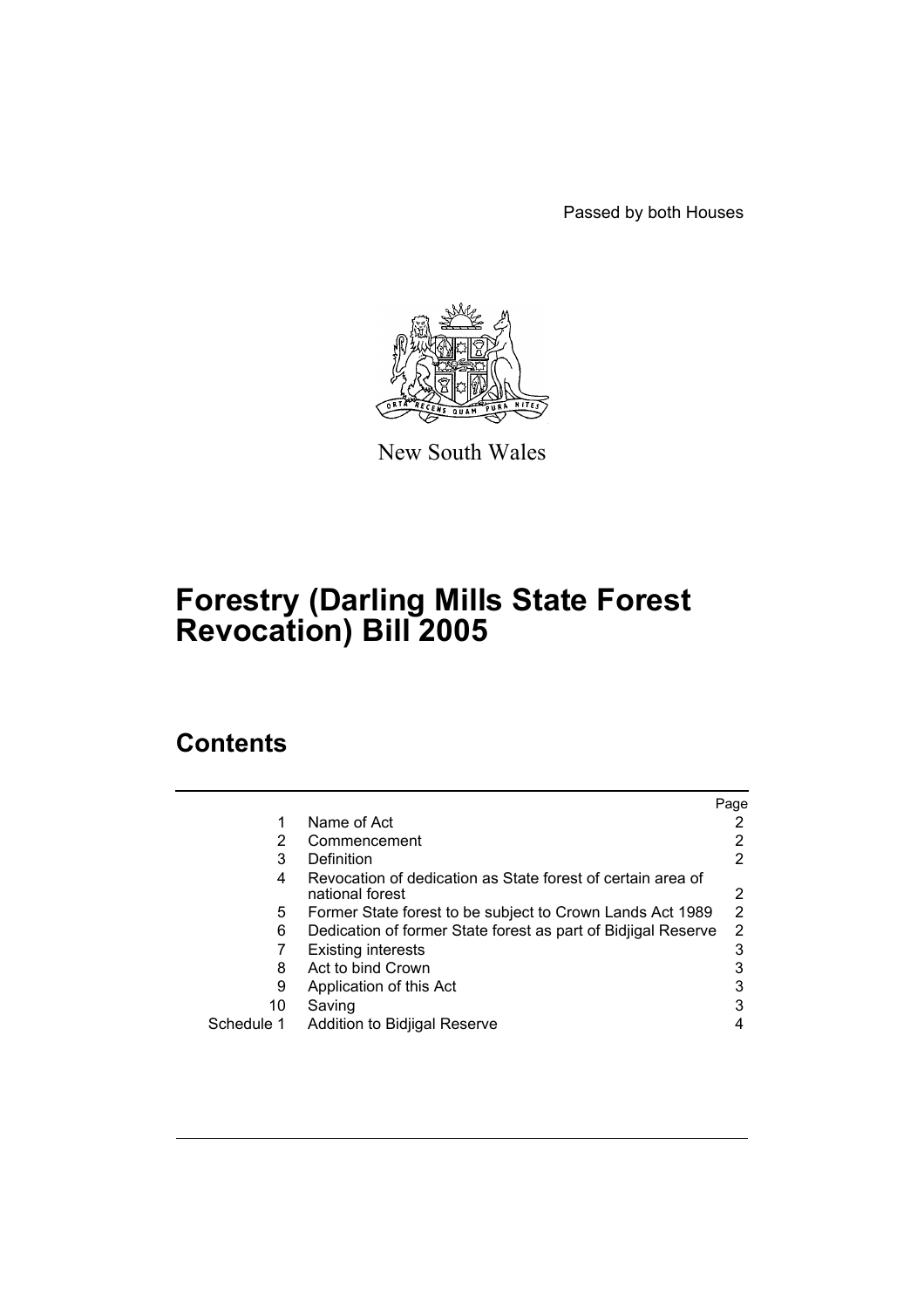*I certify that this PUBLIC BILL, which originated in the LEGISLATIVE ASSEMBLY, has finally passed the LEGISLATIVE COUNCIL and the LEGISLATIVE ASSEMBLY of NEW SOUTH WALES.*

> *Clerk of the Legislative Assembly. Legislative Assembly, Sydney, , 2005*



New South Wales

## **Forestry (Darling Mills State Forest Revocation) Bill 2005**

Act No , 2005

An Act to revoke the dedication of Darling Mills State Forest as a State forest (and part of a national forest) and to dedicate that land as part of the Bidjigal Reserve; and for other purposes.

*I have examined this Bill, and find it to correspond in all respects with the Bill as finally passed by both Houses.*

*Chairman of Committees of the Legislative Assembly.*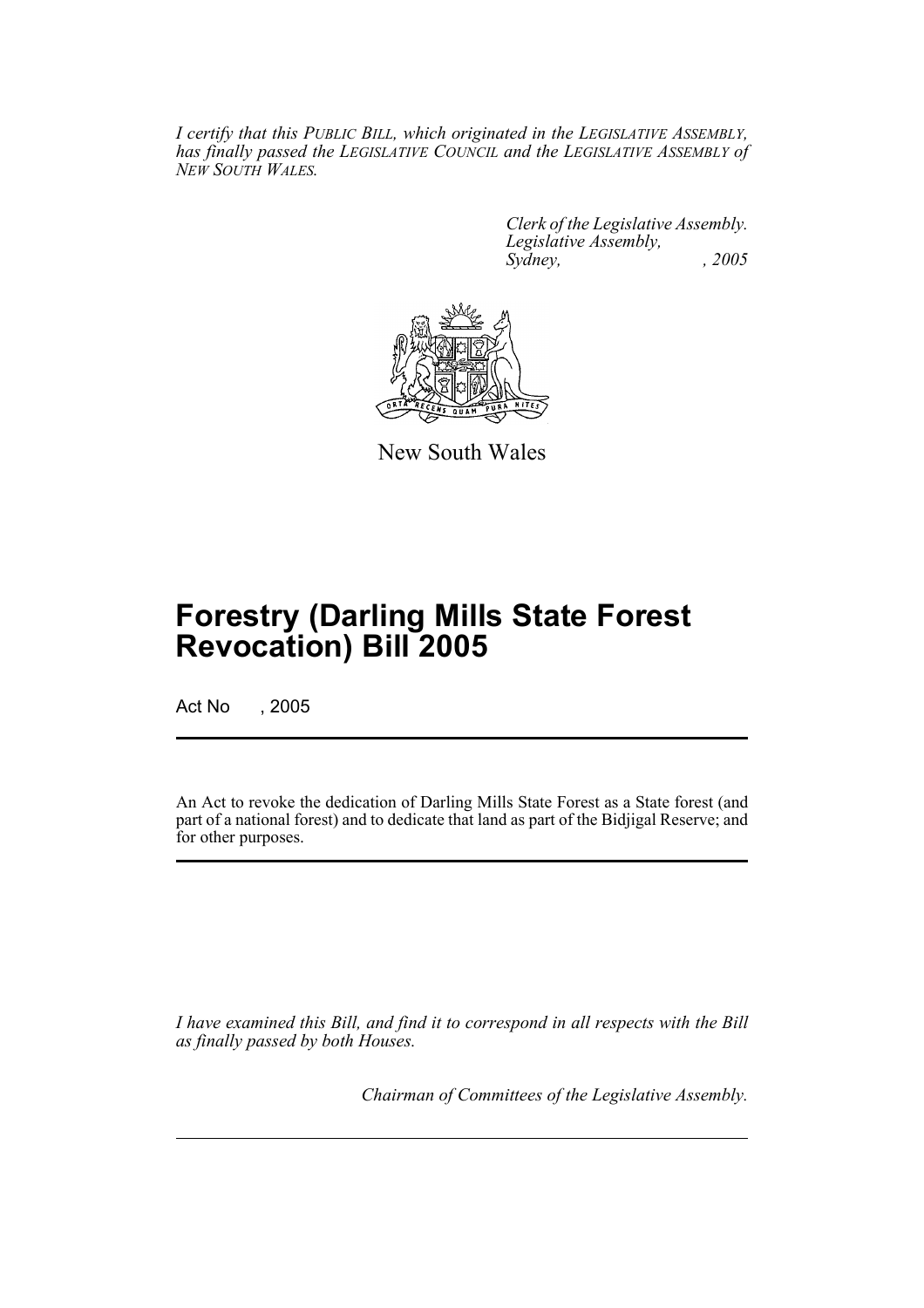#### **The Legislature of New South Wales enacts:**

#### **1 Name of Act**

This Act is the *Forestry (Darling Mills State Forest Revocation) Act 2005*.

#### **2 Commencement**

This Act commences on a day or days to be appointed by proclamation.

#### **3 Definition**

In this Act:

*State forest* means land dedicated under the *Forestry Act 1916* (or under the former *Forestry Act 1909*) as a State forest, being a dedication that is in force.

#### **4 Revocation of dedication as State forest of certain area of national forest**

- (1) The dedication as a State forest of the land described in Schedule 1 is revoked.
- (2) Any notification under section 19A of the *Forestry Act 1916* that declared, as a national forest, the area of State forest whose dedication is revoked by subsection (1), is also revoked by this Act, but only to the extent to which it relates to national forests or parts of national forests situated within the land referred to in that subsection.

### **5 Former State forest to be subject to Crown Lands Act 1989**

The land described in Schedule 1 is vested in the Crown as Crown land and is subject to the *Crown Lands Act 1989*, except as provided by section 7.

#### **6 Dedication of former State forest as part of Bidjigal Reserve**

- (1) The land described in Schedule 1 is dedicated under the *Crown Lands Act 1989* as part of the Bidjigal Reserve, reserve number D1010489.
- (2) The requirements of section 82 of the *Crown Lands Act 1989* are taken to have been complied with in respect of all land that is part of the Bidjigal Reserve including the land described in the Erratum, published in Gazette No 143 of 10 September 2004 at page 7498, that corrects the notice entitled *Proposed Dedication of Crown Land for a Public Purpose*, published in Gazette No 134 of 13 August 2004 at page 6559.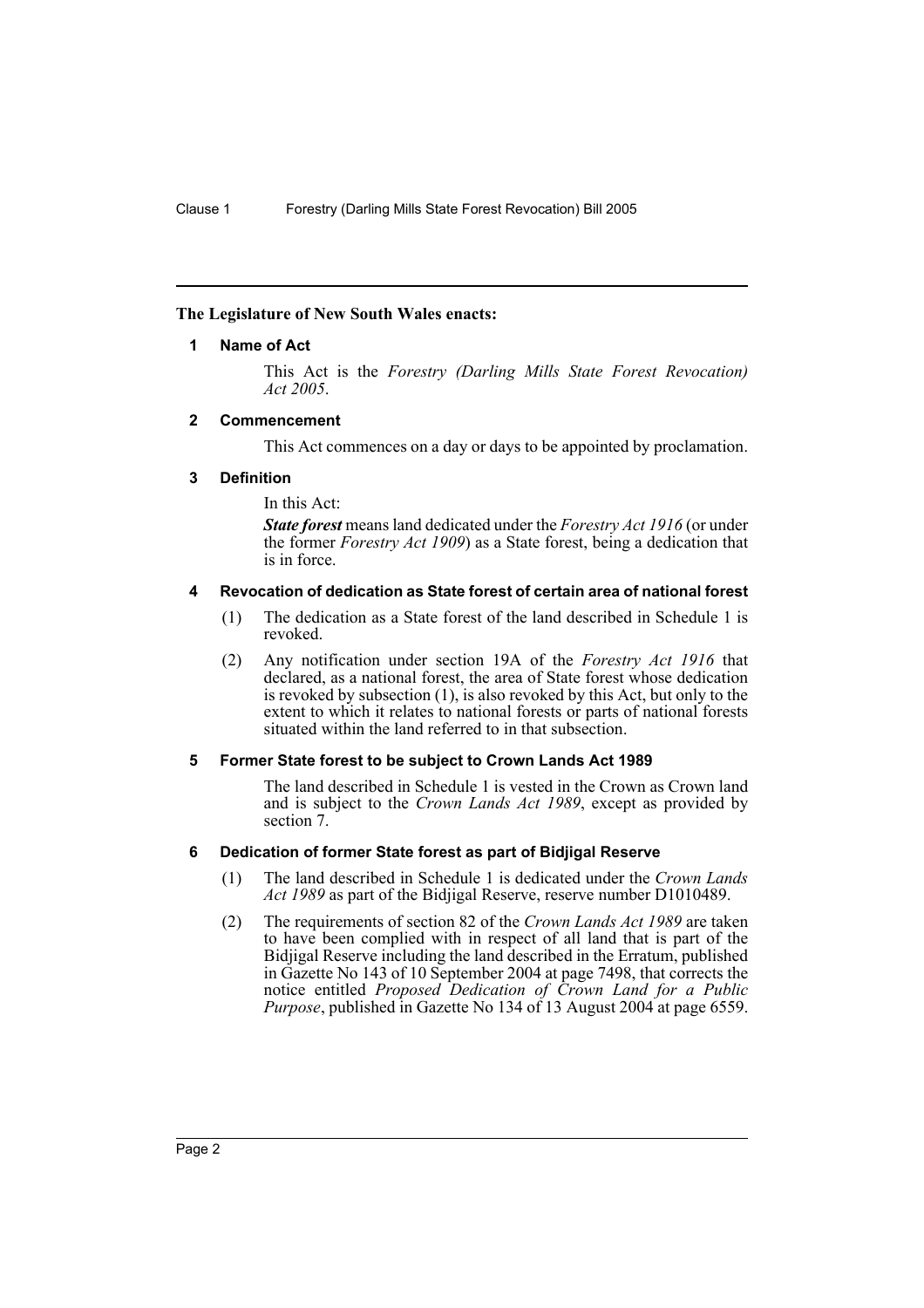#### **7 Existing interests**

- (1) An existing interest continues in force under the *Forestry Act 1916* until the existing interest is cancelled, surrendered or expires (whichever occurs first) and the *Forestry Act 1916* continues to apply in respect of the existing interest until it is cancelled, surrendered or expires.
- (2) The administration of existing interests is vested in the Minister administering the *Crown Lands Act 1989*.
- (3) For the purposes of subsection (2), the Minister administering the *Crown Lands Act 1989* has the powers, functions, authorities and duties of the Minister administering the *Forestry Act 1916*.
- (4) In this section, *existing interest* means a lease, easement, licence, permit, occupancy, authority or authorisation under the *Forestry Act 1916*:
	- (a) affecting any of the land described in Schedule 1, and
	- (b) current and in force immediately before the commencement of this section.

#### **8 Act to bind Crown**

This Act binds the Crown in right of New South Wales and, in so far as the legislative power of the Parliament of New South Wales permits, the Crown in all its other capacities.

#### **9 Application of this Act**

- (1) This Act has effect despite the provisions of the *Forestry Act 1916* and, in particular, despite any different procedure for the revocation of State forests or national forests under that Act.
- (2) This Act has effect despite the provisions of the *Crown Lands Act 1989* and, in particular, despite any different procedure for dedicating land under that Act.

#### **10 Saving**

A revocation effected by this Act does not affect anything done or omitted to be done before the commencement of this section.